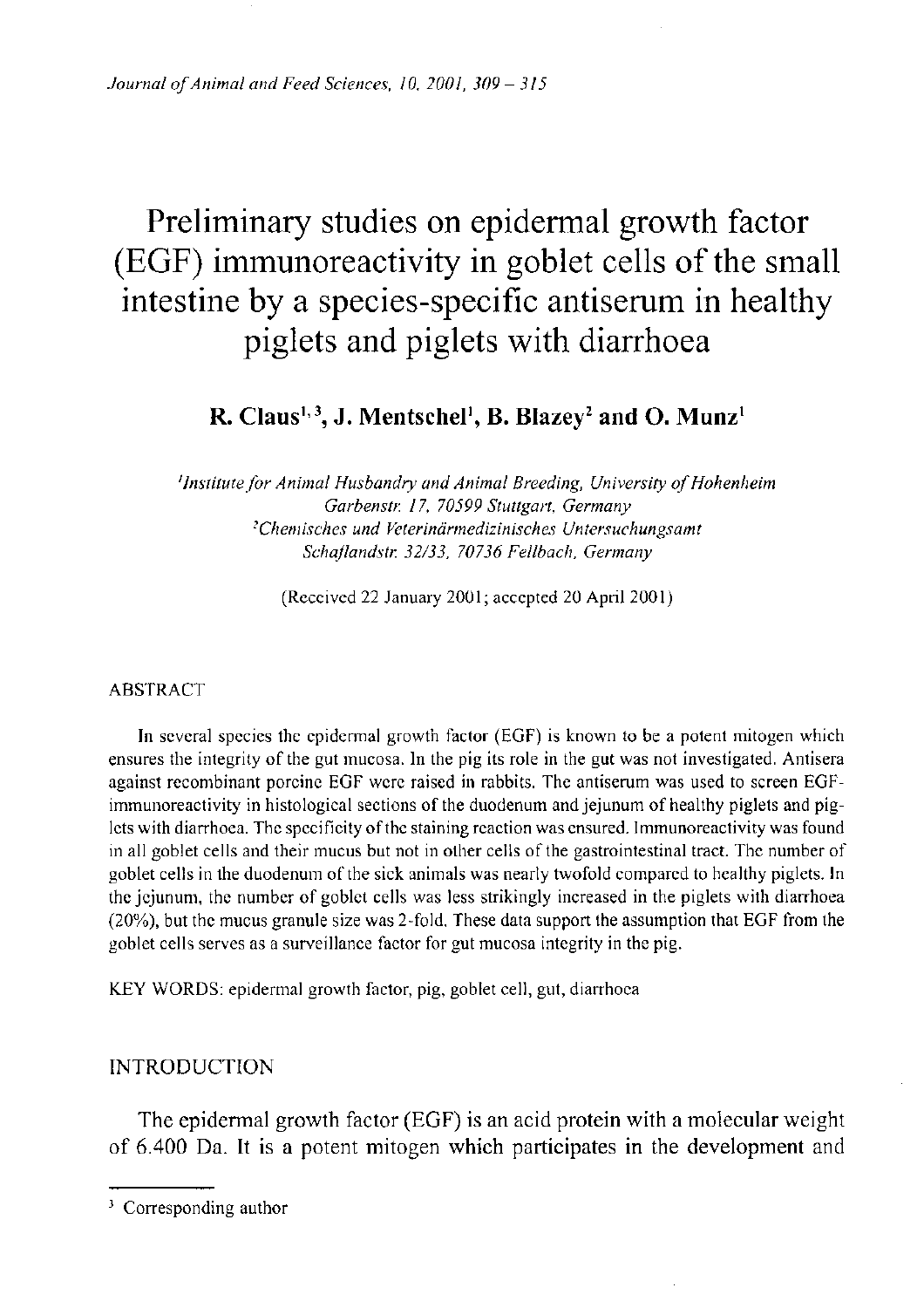maintenance of the functional integrity in many tissues (Vaughan et al., 1991; Playford and Wright, 1996). In the human species and in laboratory animals EGF could also be demonstrated in the mucous fluid of the gastrointestinal tract (Tunio and Hobsley, 1995) where the main part of EGF is derived from the mucus formation by the goblet cells (Takeyama et al., 1999). In rodents also the salivary glands contribute to the intestinal lumen content (Playford and Wright, 1996). The presence of EGF in the mucus of the intestinal tract is regarded to be an essential mechanism for intestinal ulcer healing (e.g., Wright et al., 1990; Tunio and Hobsley; 1995; Elliott etal., 2000).

For postnatal morbidity and mortality in piglets diarrhoea is one of the major causes so that an understanding of factors regulating normal gut maintenance or counteracting dysfunction is essential (Odle et al., 1996). Therefore it was our aim to rise a pig specific EGF antiserum, which is applicable for immunohistochemical studies and to screen whether EGF plays a role in the gut of healthy piglets and piglets with diarrhoea.

# MATERIAL AND METHODS

#### *Source of tissue samples*

Four piglets (German Landrace x Pietrain) were included in the study. They were weaned at the age of 4 weeks and were thereafter fed with a conventional piglet-prestarter. They were killed by T61 (Hoechst-Roussel, OberschleiBheim, Germany) for tissue collection at an average age of 5 weeks. Two of the piglets suffered from severe diarrhoea and had been sent to the Chemical and Veterinary Institute (CVUA, Stuttgart) for examination. The piglets showed diarrhoea, retardation of growth, and a high mortality occured in the herd. A reduced mucosa and oedema in the mesentery were observed. In one piglet *E. coli* were identified, in the other piglet additionally  $\beta$ -hemolizing *E. coli* and *E. coli* with mucous envelopes. The other two piglets were healthy and were obtained from the specific pathogen free (SPF) University population without clinical signs of diarrhoea.

Tissue samples were taken both from the duodenum and jejunum. Fixation was performed with methanol acetic acid. After dehydration in graded ethanol the specimen were embedded in paraffine.

#### *Laboratory methods*

Recombinant porcine EGF-protein was a gift from Dr. Takagi (Higeta Shoyn Co., Japan). The antigen was prepared by coupling pEGF to bovine serum albumin. The antiserum was raised in rabbits using a standard immunization protocol.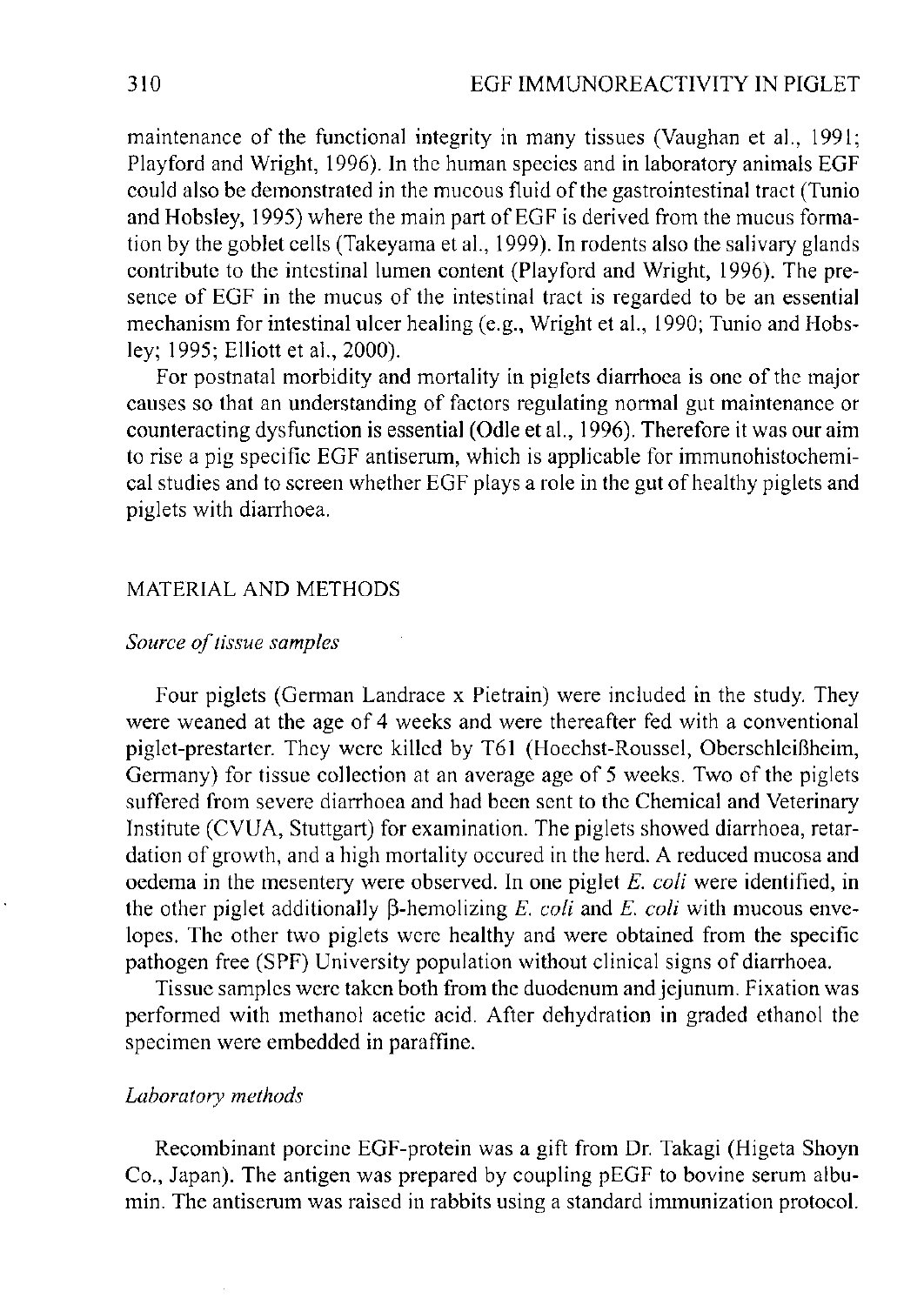# CLAUS R. ET AL. 311

The radioimmunological characterization of the antisera was based on routine RIA-systems (Claus et al, 1992; Munz, 1998). The serum was diluted 1:22.000. The species-specificity was determined by comparing the calibration curves obtained with porcine, human (Calbiochem, La Jolla, USA) and murine (Promega-Boehringer, Ingelheim Products, Heidelberg, Germany) EGF. Additionally the cross reactivities were determined for the transforming growth factor  $\alpha$  (TGF $\alpha$ ), the insulin-like growth factor-1 (IGF-1) and insulin. For immunohistochemical use, the IgG-fraction out of 1 ml portions of the EGF-antiserum was precipitated by sodium-sulphate. After centrifugation and washing with 18% sodium-sulphate solution, the pellet was redissolved in assay buffer.

Before staining for pEGF, the tissue samples were deparaffinized and rehydrated conventionally and were washed in citrate buffer (21.0 g citric acid monohydrate in 1:1 water, pH 6.0). They were then immersed in fresh citrate buffer and heated 5 times for 5 min in a microwave oven. The sections were cooled for 30 min at  $4^{\circ}$ C. To block endogenous peroxidase, the specimen were incubated in  $3\%$  H,O, methanol for 15 min and were washed in aqua dest and TBS (Tris-buffer solution, pH 7.5). To block unspecific binding, the sections were incubated with normal sheep serum. Thereafter the EGF-IgG-solution (1:1000) in TBS was applied and incubated for 1 h at 37°C. The sections were washed with TBS and covered with a biotinylated second antibody (sheep anti-rabbit IgG, Biozol, Eching, Germany) in a dilution of 1:400 in TBS for 30 min at room temperature. After washing in TBS, the tissues were treated with the streptavidin-biotin-horseradish-peroxidase complex (AB complex: Daco, Deisenhofen, Germany). Development was performed with diaminobenzidine (DAB; Sigma, Deisenhofen, Germany). After the final washing step, the specimen were counterstained in haemalaun. Inhibition studies were performed with irrelevant control peptides (IGF-I or insulin peptide) and pEGF peptide. The negative control was the performance of the staining procedure without the addition of the primary antibody.

From each animal 100 areas (counting fields) were randomly chosen both for the duodenum and jejunum. The cells were counted using a grid under a standardized magnification (x 400). All goblet cells were positively stained and their percentage in the epithelium in relation to the total number of epithelial cells was calculated. Because immunoreactivity was also found in mucus vesicles of the goblet cells, the diameter of these vesicles was measured using a grid and the area was calculated under the standardized magnification.

# RESULTS

No cross reactivities were found for human and murine EGF, as well as for  $TGF\alpha$ ,  $IGF-1$ , and insulin. Neither preincubation with  $IGF-1$  nor insulin did inhi-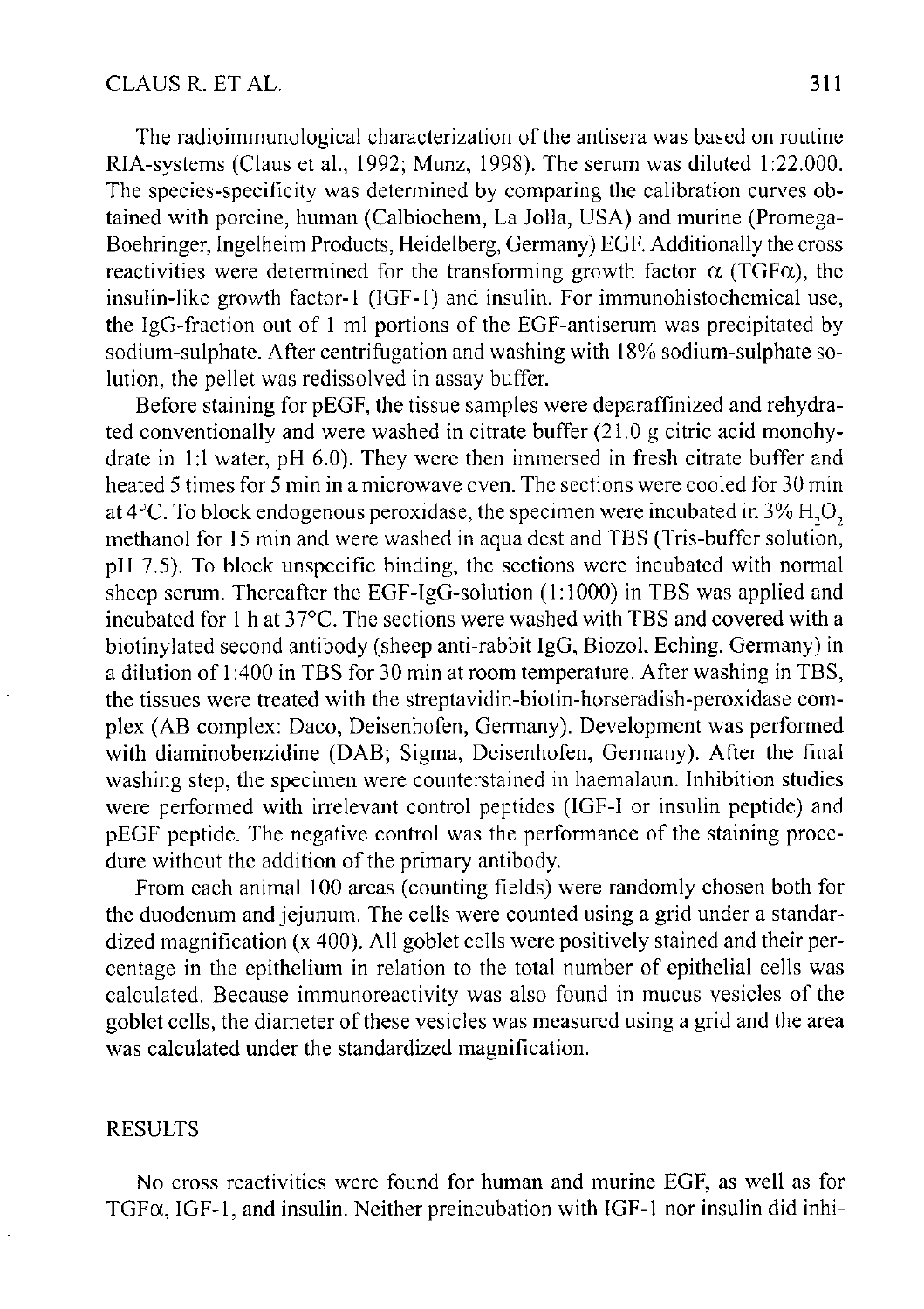bit the immunohistochemical staining reaction, whereas preincubation of the antibodies with a surplus of pEGF peptide inhibited staining. The negative control did not lead to any staining.

Both in the duodenum and jejunum the immunoreactivity was limited to the goblet cells and their mucus (Figure 1). Neither enterocytes in the mucosa nor plasma cells and fibroblasts revealed immunostaining. A moderate staining of the mucus granules indicated their EGF-content (Figure 1). The quantitative evaluation was separately performed for the duodenum and jejunum (Table 1). In the

TABLE 1

Characterization of EGF in the duodenal and jejunal mucosa of healthy piglets and piglets with diarrhoea

| Site     | Animals   | % EGF-positive cells<br>$mean + SE$ | Area of mucus granules<br>$\mu$ m <sup>2</sup> |
|----------|-----------|-------------------------------------|------------------------------------------------|
| Duodenum | Healthy   | $13.73 + 0.80$                      | $0.70 \pm 0.05$                                |
|          | Diarrhoea | $22.80 \pm 0.78$                    | $0.95 \pm 0.04$                                |
| Jejunum  | Healthy   | $10.7 + 0.61$                       | $0.55 + 0.05$                                  |
|          | Diarrhoea | $12.73 + 0.61$                      | $1.10 \pm 0.04$                                |



Figure 1. Immunohistochemical localization of pEGF (arrows) in the duodenum of a healthy piglet. The large mucus bubbles of the goblet cells are visible (bar =  $36 \mu m$ )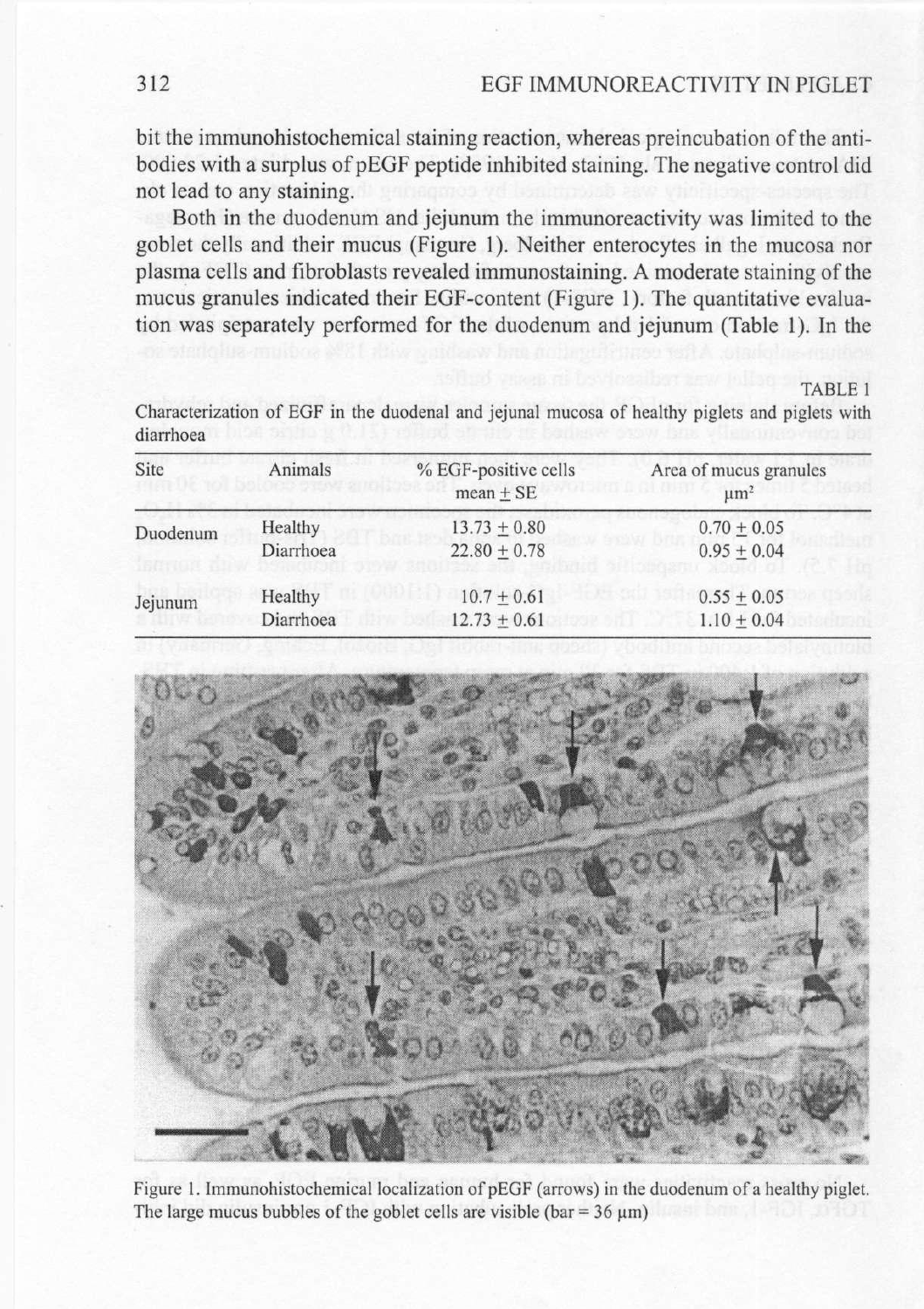# CLAUS R. ET AL. 313

duodenum the total number of goblet cells and thus the percentage of positive cells was higher compared with the jejunum both for the healthy and the ill piglets. Nearly twofold numbers of goblet cells could be demonstrated in the ill animals compared to the healthy piglets in the duodenum. This difference probably is due to the health status because the two piglets in each group revealed similar values (healthy: 13.82% and 13.65% EGF positive cells, respectively; diarrhoea: 23.08 and 23.49%). In the jejunum neither the size of the goblet cells nor the number of total enterocytes per visual field were influenced by the health status, but the activity in the mucus area of the goblet cells was increased (healthy:  $1.22$  and  $0.98 \mu m^2$ ; diarrhoea:  $0.55 \mu m^2$  in both piglets). Whereas the number of goblet cells in the jejunum of the ill piglets was only moderatly higher than in the healthy animals, the activity was nearly 2-fold in the ill animals.

#### DISCUSSION

Earlier attempts to demonstrate enterocyte EGF production in the pig failed (Jaeger and Lamar, 1992) due to the low cross reactivity of the antibodies directed towards recombinant human EGF. Therefore, the demonstration of EGF in the pig goblet cells and their dependency on the health status are the first data obtained with an antiserum directed against porcine EGF. Even if only 2 piglets could be included in each health group, the data in the healthy piglets suggest that EGFproduction occurs in all goblet cells. These cells are more frequent in the duodenum (13.73%) of enterocytes) compared to the jejunum (10.7%). Staining was also present in the mucus granules in the goblet cells, so that the mucus layer over the intestinal epithelium is likely to form a reservoir of EGF. In the piglets with diarrhoea the frequency of goblet cells in the duodenum was nearly twofold compared with the healthy animals in the duodenum and the area of the mucus granules was increased by about 25% so that the total amount of EGF-containing mucus was remarkably increased. The volume of mucus seems to be stimulated by EGF itself, because perfusion of the lumen with EGF alone stimulated mucus secretion from goblet cells in rats (Ishikawa et al., 1994).

The increase of both the number of goblet cells and their functional status due to diarrhoea, fits to the suggested role of EGF as a surveillance peptide which is readily available to stimulate repair at sites of injury (e.g., Petschow et al., 1993; Playford et al., 1996). The fact that EGF is acitve only when the integrity of the gut is incomplete such as in newborn animals and at sites of injury, probably is explained by the location of the EGF-receptor in the basolateral membranes of the human and porcine gut (Kelly et al., 1992; Playford et al., 1996). A mitogenic effect of EGF on intestinal stem cells in the basolateral compartment is known and may involve both the formation of enterocytes and goblet cells (Kong et al., 1998).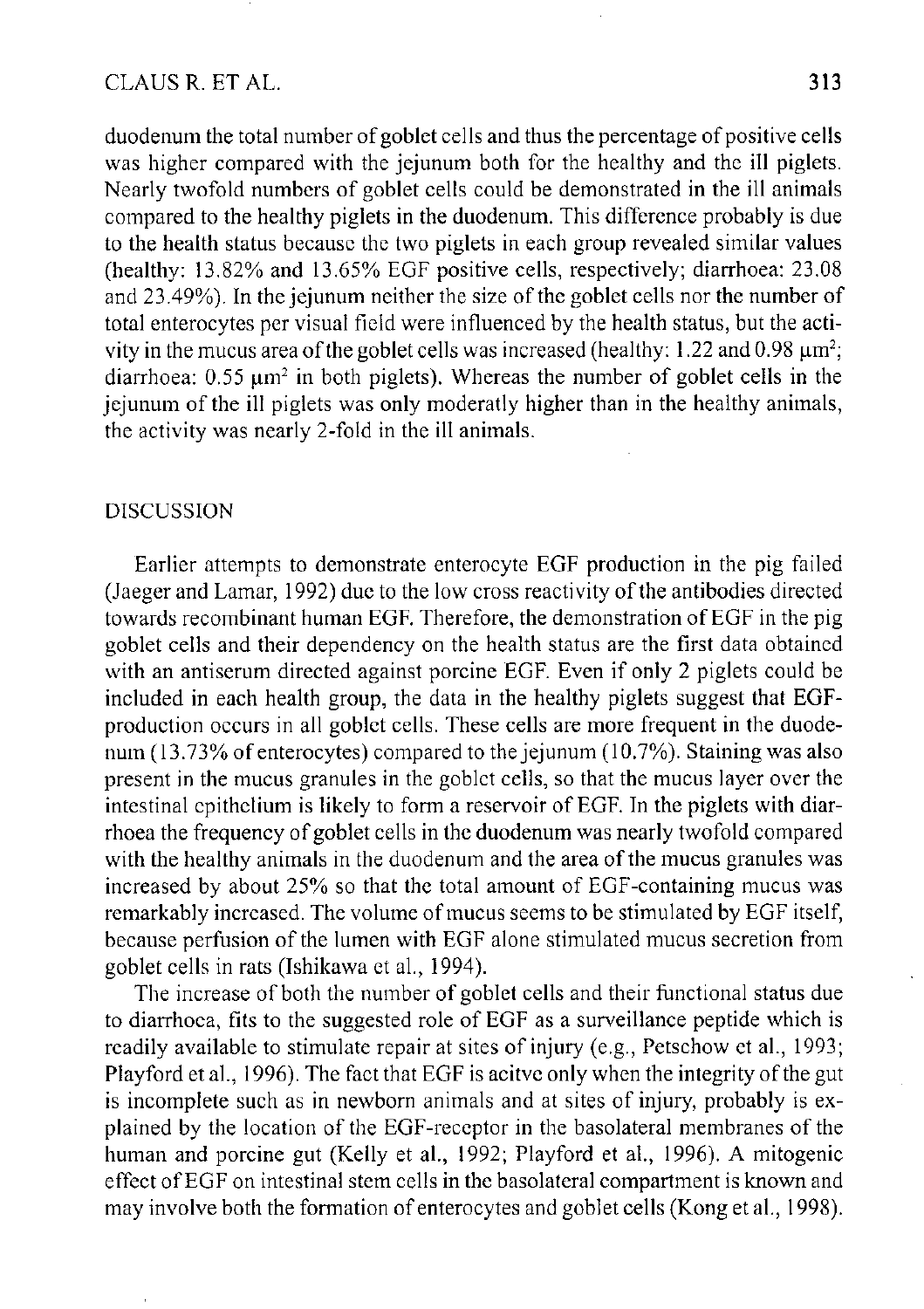#### ACKNOWLEDGEMENT

We thank Dr. Takagi, Japan, for the rpEGF. The help of Dr. Lohner and Dr. SuB-Dombrowski for necropsy, selection of the piglets, and diagnosis is appreciated. We also thank Helga Hagele vor skillful technical assistance and Birgit Deininger for typing the manuscript.

#### REFERENCES

- Claus R., Weiler U., Hofacker S., Herzog A., Meng H., 1992. Cycle dependent changes of growth hormone (GH), insulin-like growth factor I (IGF-I) and insulin in bloodplasma of sows and their relation to progesterone and oestradiol. Growth Regulat. 2, 115-121
- Elliott S.N., Wallace J.L., McKnight W, Gall D.G., Hardin J.A., Olson M., Buret A., 2000. Bacterial colonization and healing of gastric ulcers: the effects of epidermal growth factor. Amer. J. Physiol-Gastrointest. L. 278, G105-G112
- Ishikawa S., Cepinskas G., Specian R.D., Itoh M., Kvietys P.R., 1994. Epidermal growth factor attenuates jejunal mucosal injury induced by oleic acid: role of mucus. Amer. J. Physiol. 267, G1067-77
- Jaeger L.A., Lamar C.H., 1992. Immunolocalization of epidermal growth factor (EGF) and EGF receptors in the porcine upper gastrointestinal tract. Amer. J. Vet. Res. 53, 1685-1692
- Kelly D., McFadyen M., King T.P., Morgan P.J., 1992. Characterization and autoradiographic localization of the epidermal growth factor receptor in the jejunum of neonatal and weaned pigs. Reprod. Fert. Develop. 4, 183-191
- Kong S.E., Heel K., McCauley R., Hall J., 1998. The role of enterocytes in gut dysfunction. Pathol. Res. Pract. 194, 741-751
- Munz O., 1998. Untersuchungen zur Regulation und Sekretion des epidermalen Wachstumsfaktors (EGF) und des insulinartigen Wachstumsfaktors I (IGF-I) in der Milchdriise der Ziege. Diss. Rer. Nat., Hohenheim University (Germany)
- Odle J., Zijlstra R.T., Donovan S.M., 1996. Intestinal effect of milkborne growth factors in neonates of agricultural importance. J. Anim. Sci. 74, 2509-2522
- Petschow B.W., Carter D.L., Hutton G.D., 1993. Influence of orally administered epidermal growth factor on normal and damaged intestinal mucosa in rats. J. Pediat. Gastroenterol. Nutr. 17,49-58
- Playford R.J., Hauby A.M., Gschmeissner S., Pfeiffer L.P., Whrigth N.A., McGarrity T., 1996. The epidermal growth factor receptor (EGF-R) is present on the basolateral, but not the apical, surface of enterocytes in the human gastrointestinal tract. Gut 39, 262-266
- Playford R.J., Wright N.A., 1996. Why is epidermal growth factor present in the gut lumen? Gut 38, 303-305
- Takeyama K., Dabbagh K., Lee H.M., Agusti C, Lausier J.A., Ueki I.F., Grattan K.M., Nadel J.A., 1999. Epidermal growth factor system regulates mucin production in airways. Proc. Nat. Acad. Sci. USA 96, 3081-3086
- Tunio A.M., Hobsley M., 1995. Epidermal growth factor in saliva and gastric juice: response to histamin. Gut 37, 335-339
- Vaughan T.J.U., Pascall J.C., James P.S., Brown K.D., 1991. Expression of epidermal growth factor and its mRNA in pig kidney, pancreas and other tissues. Biochem. J. 279, 315-318
- Wright N.A., Pike C, Elia G., 1990. Induction of a novel epidermal growth factor-secreting cell lineage by mucosal ulceration in human gastrointestinal stem cells. Nature 343, 82-85